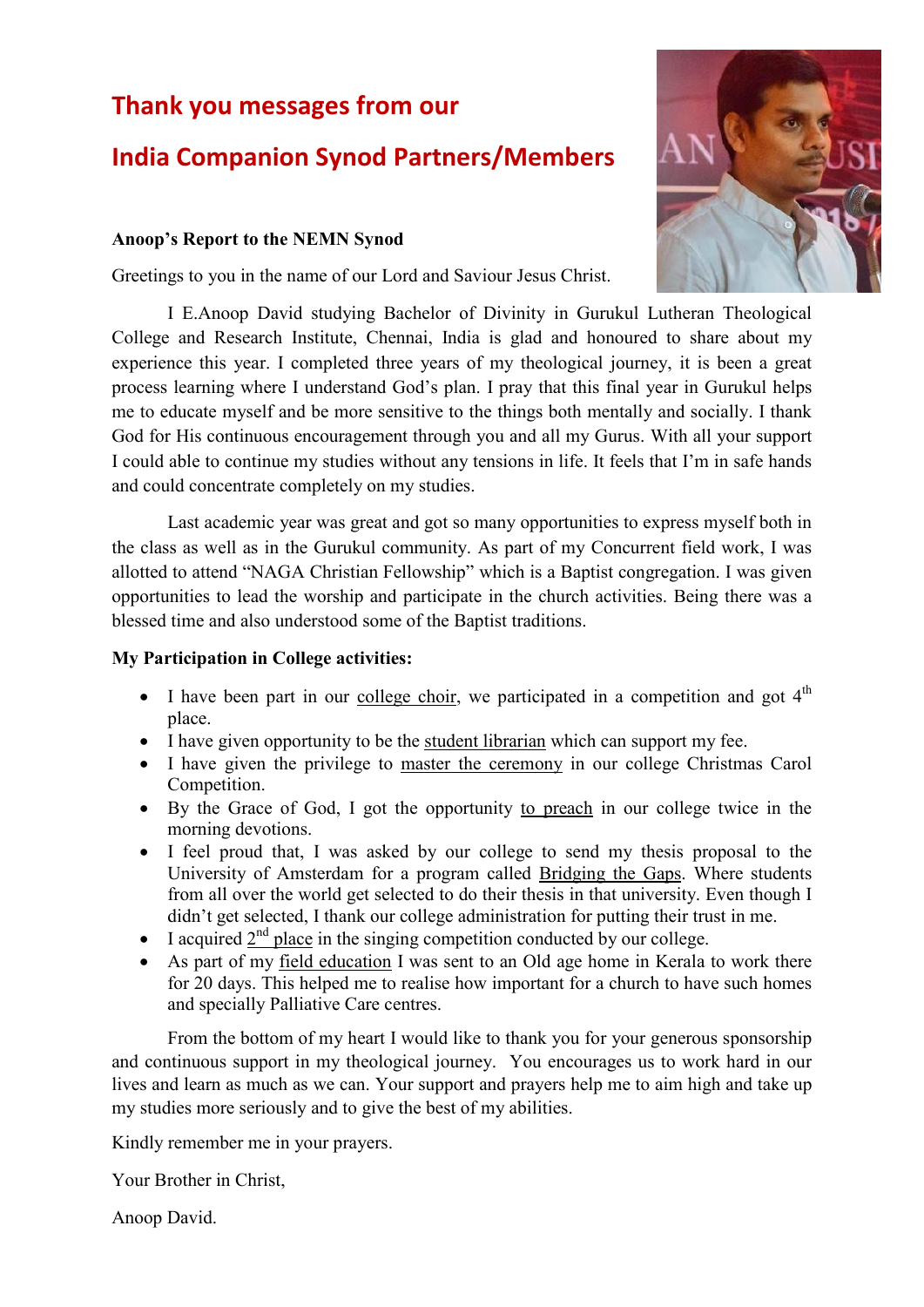

Greetings to you in the name of our Lord and Saviour Jesus Christ!

I am **Sathish Vijay Kumar .S**. I am pursuing my Bachelor of Divinity in Gurukul Lutheran Theological College and Research Institute, Chennai, India. I'm Glad and honoured to share about my experience this year. Currently studying Fourth year of Bachelor of divinity, since my first year I've been trying my best to learn as much as possible and unlearn or change my perspectives towards certain things theologically and socially.

I am progressing in my academics. I am regular to chapel services like Morning devotion, evening Vesper service, Wednesday Community worship, Sunday Community worship service and some college prayers. And I am actively participating in ministerial activities such as the Concurrent Field work and Summer Field Education.

### **My Participation in College activities:**

- By the Grace of God, I got the opportunity to preach in our college twice in the morning devotions.
- I was regular to chapel, college activities like mess managing, chapel cleaning, chapel coordinating and attending classes
- Guru-sishya fellowships are extremely enlightening both in studies and living. During food festival, our Guru-sishya fellowship served "Hyderabad Biryani", I served as the chef for it.
- I have actively participated in volley ball, carom board and shuttle in these games and was awarded  $1<sup>st</sup>$  prize in these games during sports day.
- As part of my field education I was sent to an Old age home, Red hills, Chennai and served there for 20 days.

I would like to thank ELCA and NE Minnesota Synod, ELCA for their generous sponsorship and continuous support towards my theological journey. I would request you to help me even for this year.

With wishes and regards,

Yours truly

Sathish Vijay Kumar .S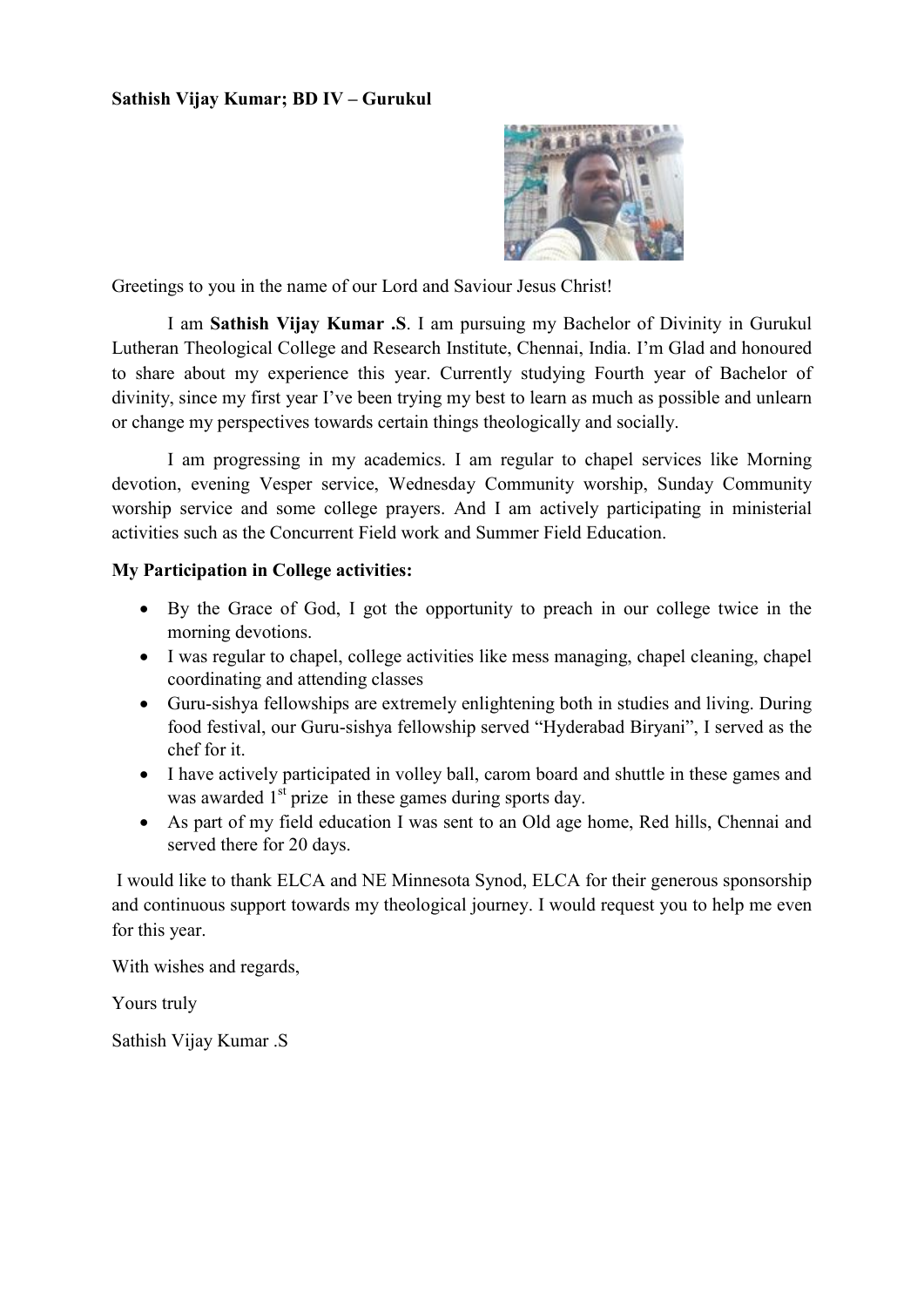## **Dora Grace; BD II – Gurukul**



Greetings to you in the matchless name of our lord and Savior Jesus Christ!

I am Padamutham Dora Grace studying Bachelor of Divinity 2nd year in GURUKUL Lutheran Theological College and Research Institute, Chennai!

My father is working as a pastor in one of the churches of South Andhra Lutheran church (SALC). We are four children to our parents. I am the elder one in the family, my parents dedicated me for the ministry. My brother also joined me to do theological studies. I am studying well and I have completed 1st year with good percentage of marks.

My Participation in the college activities: I am one of the members of College choir. I have been allotted to CSI (st. James church,) as a part of my concurrent field exposure. In this church I am doing children and youth ministry, and assisting in the Holy Communion service. I have been sent to Marthoma Institution in Kerala, vattavada for field exposure. I was involved in a survey for the children ministry for 20days.

I am very thankful to you for your financial support towards my studies. I request you to continue to help me in my studies.

Thanking you

Dora Grace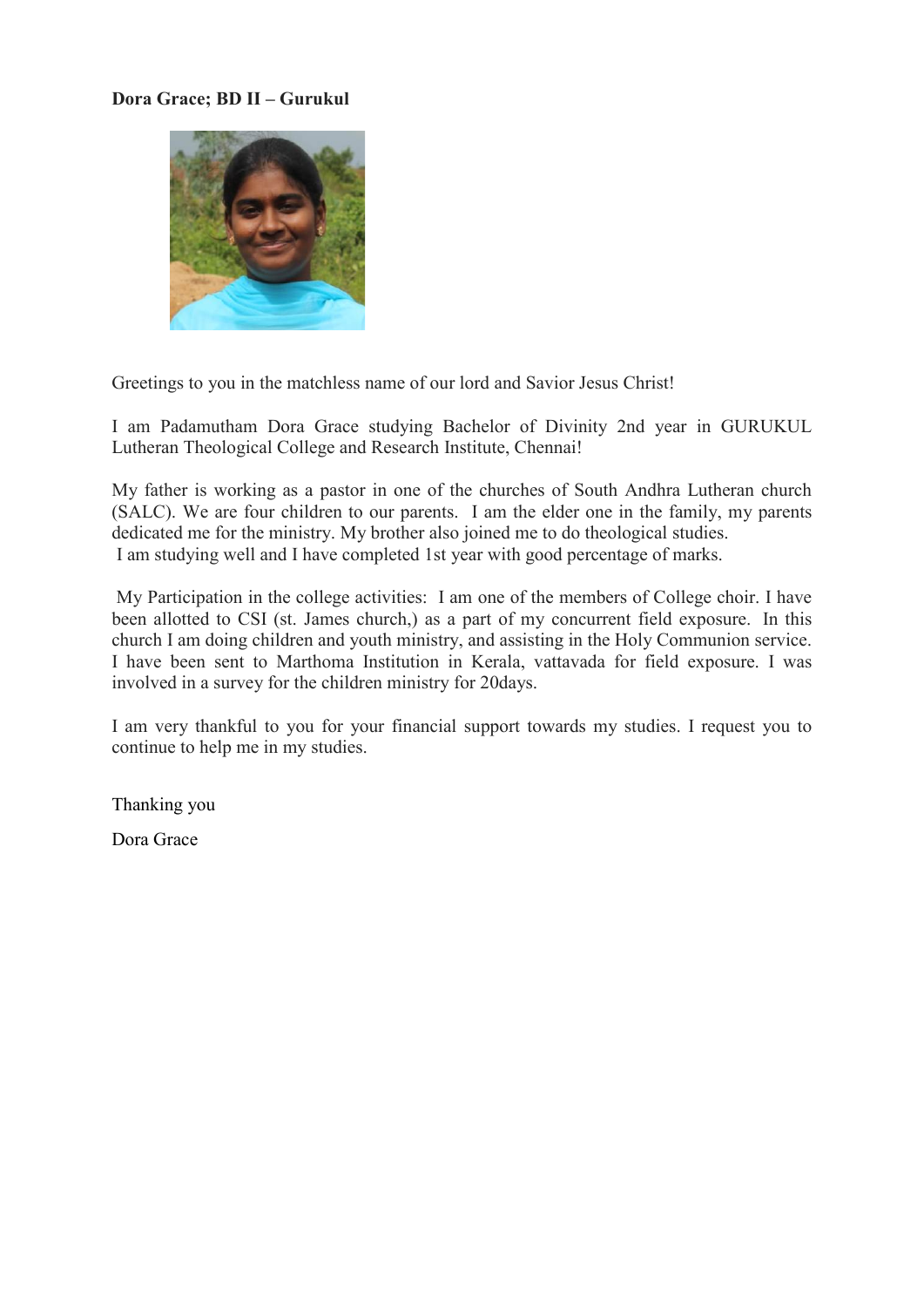

Greetings to you in the name of our Lord and savior Jesus Christ

I G.D. Prasantha Raj studying Bachelor of Divinity in Gurukul Lutheran Theological College and Research Institute, Chennai, India. I am glad and honoured to share about my progress report. I completed my first year of BD. It has been a great process learning where I understand God's plan. I pray that these remaining three years in Gurukul would help me to educate myself and be more sensitive to the issues around me. I thank God for your support that enabled me to continue my studies without any tensions in life.

Last academic year was great and got so many opportunities to learn many things. As part of my Concurrent field work, I was allotted to attend "Andhra Evangelical Lutheran Church (Resurrection Lutheran Church)" which is a Lutheran congregation. I was given opportunities to lead the worship and participate in the church activities. Being there was a blessed time.

 As a part of my field education I was placed in " Society for Cultural Education and Development ( SRED) in Arakonam Village in Tamilnadu. There we have learned so many things from the life experience of the villagers, especially their effort towards building their houses through the support of SRDE. The woman in this village took an initiative of liquor ban in that village which affects their husbands badly.

 From the bottom of my heart I would like to thank you for your generous sponsorship and continuous support in my theological journey. I would request you to continue to help me and pray for me. I thank all those hands who contribute towards my education.

With regards

G.D.Prasantha Raj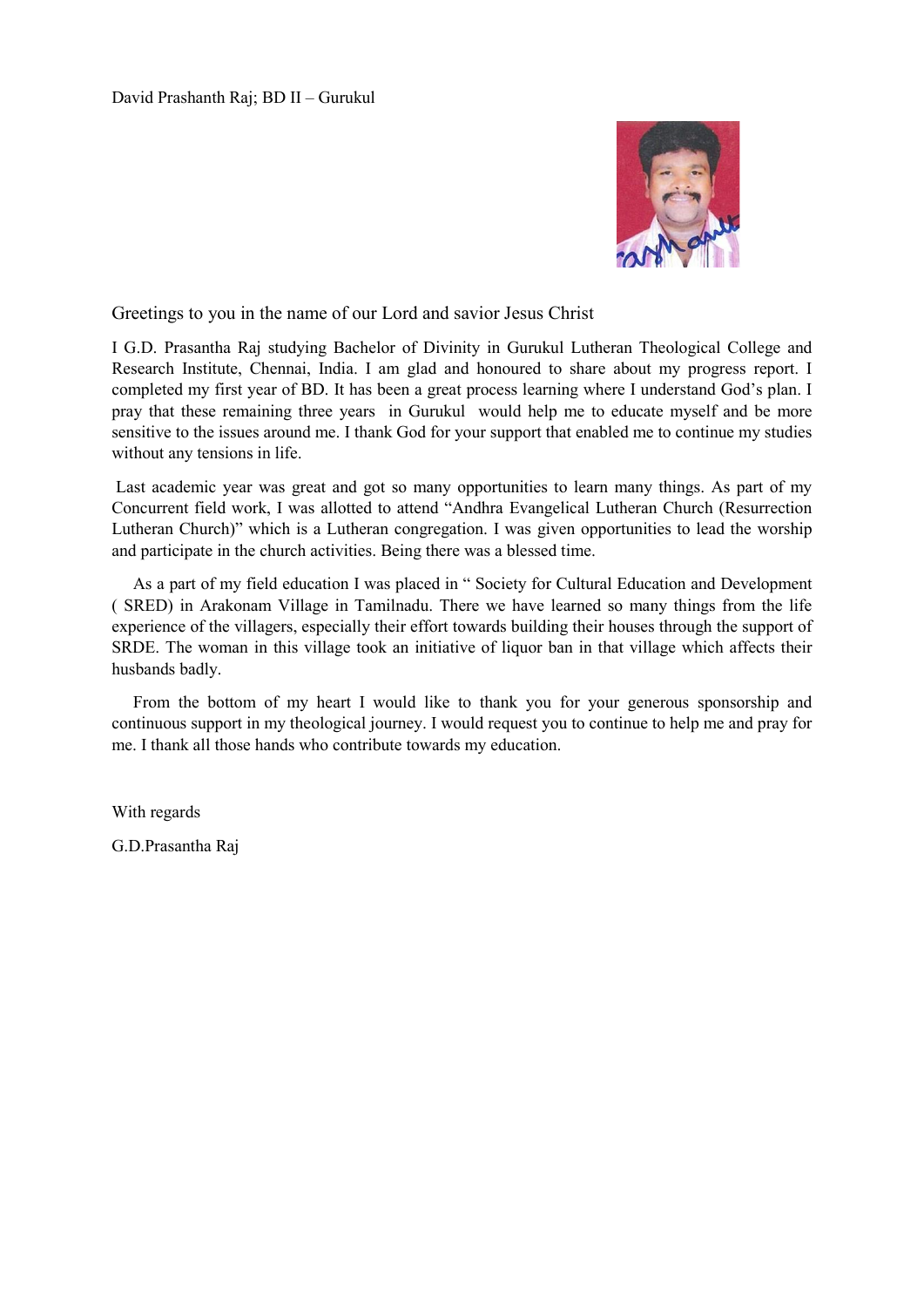K.Sam Swarup ; BD II - Gurukul



Dear Madame/Sir,

Warm greetings in Christ!

I am K.Samswarup, from SALC (South Andhra Lutheran Church), Naidupet Parish, Andra Pradesh. By the grace of God, I successfully completed my first year BD degree at Gurukul Lutheran theological seminary, Chennai. I was awarded a prize for regular attendance in my first year. I attended the concurrent Church practice every Sunday at SALC, Rayapuram, Chennai as part of my academics and later at the year end, as part of academic field exposure, the college has sent me to a voluntary organisation Called RSS,(Rashtriya Seva Samithi). There, I learned about programs like child centric women empowerment, Health and rehabilitation. This enabled me to learn a lot which I believe will be helpful in my Theological education.

I am now in the second year of BD degree. I am very grateful to ELCA and NE Minnesota Synod, ELCA for providing me scholarship towards my theological education. I will be grateful to you if you could extend the help to me throughout my degree program. Please remember me in your prayers. Thank you.

Your's faithfully,

K.Sam Swarup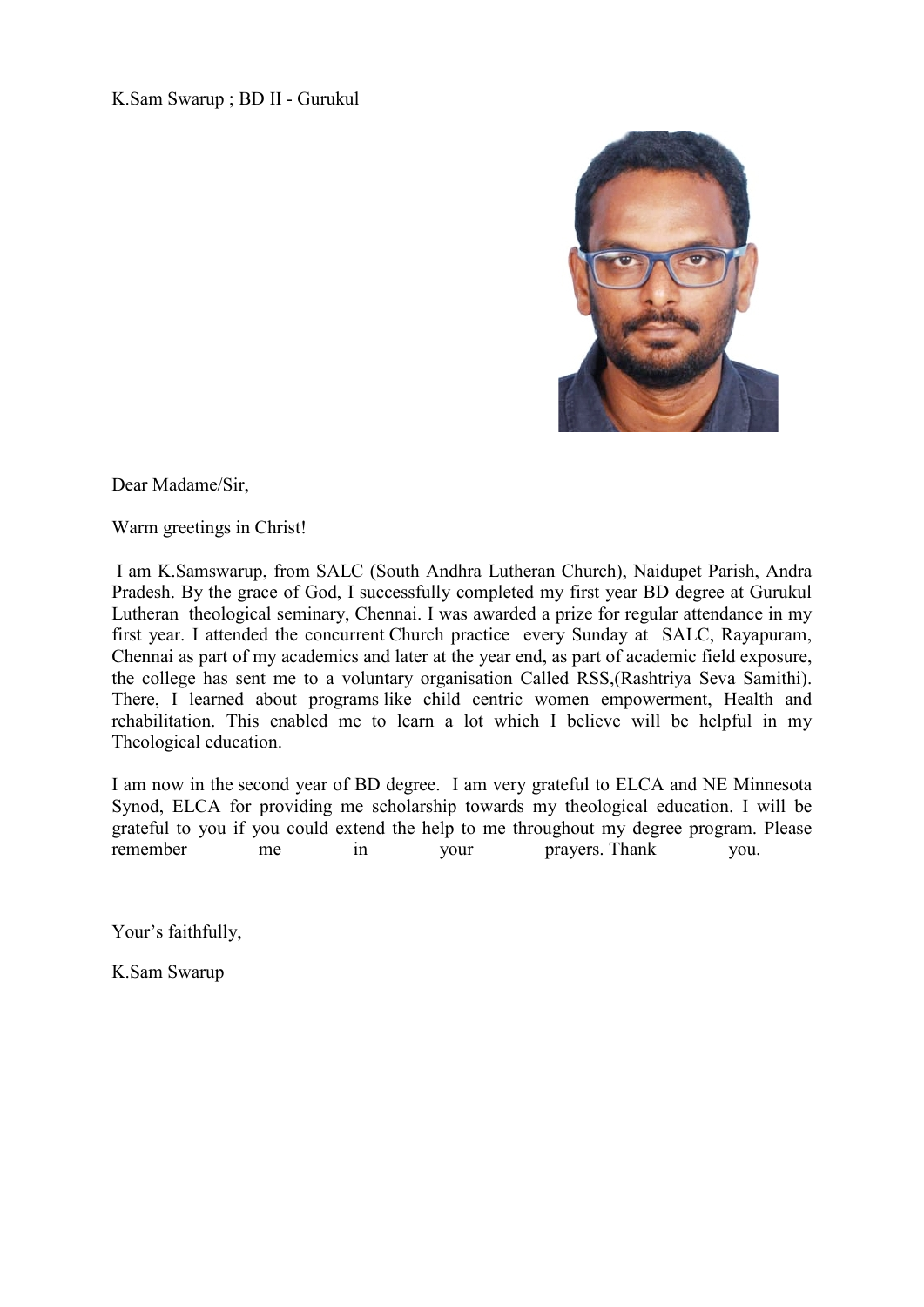

Greetings to you in the name of our Lord and Saviour Jesus Christ!

I am Padamutham Sunny Devaraj doing my Bachelor of Divinity in Gurukul Lutheran Theological College and Research institute, Chennai.

I would like to thank you for selecting me as the recipient of the ELCA scholarship for the year 2018-2019 academic year. I am very much thankful for your financial support towards my education.

In the  $1<sup>st</sup>$  year I got good marks and I am promoted to second year. I have been Assigned to minister the Telugu Baptist Church in Chennai and their I am Assisting communion and helping the pastor in worship service.

### **My participation in the college Activities**:

I play music in the college programs. As a part of intensive Field Education I have been placed to Nathional Missionary society of India, Thirupattur. This institution is helping the poor people in different ways, like sheltering the orphans, financial support to the Poor Pastors, Medical camps in villages and so on.

Apart from these things I had good experience while working with Rural Area Missionary field.

I would request you to continue to help me financially. Kindly remember me in your prayers.

Yours sincerely

Sunny Devaraj P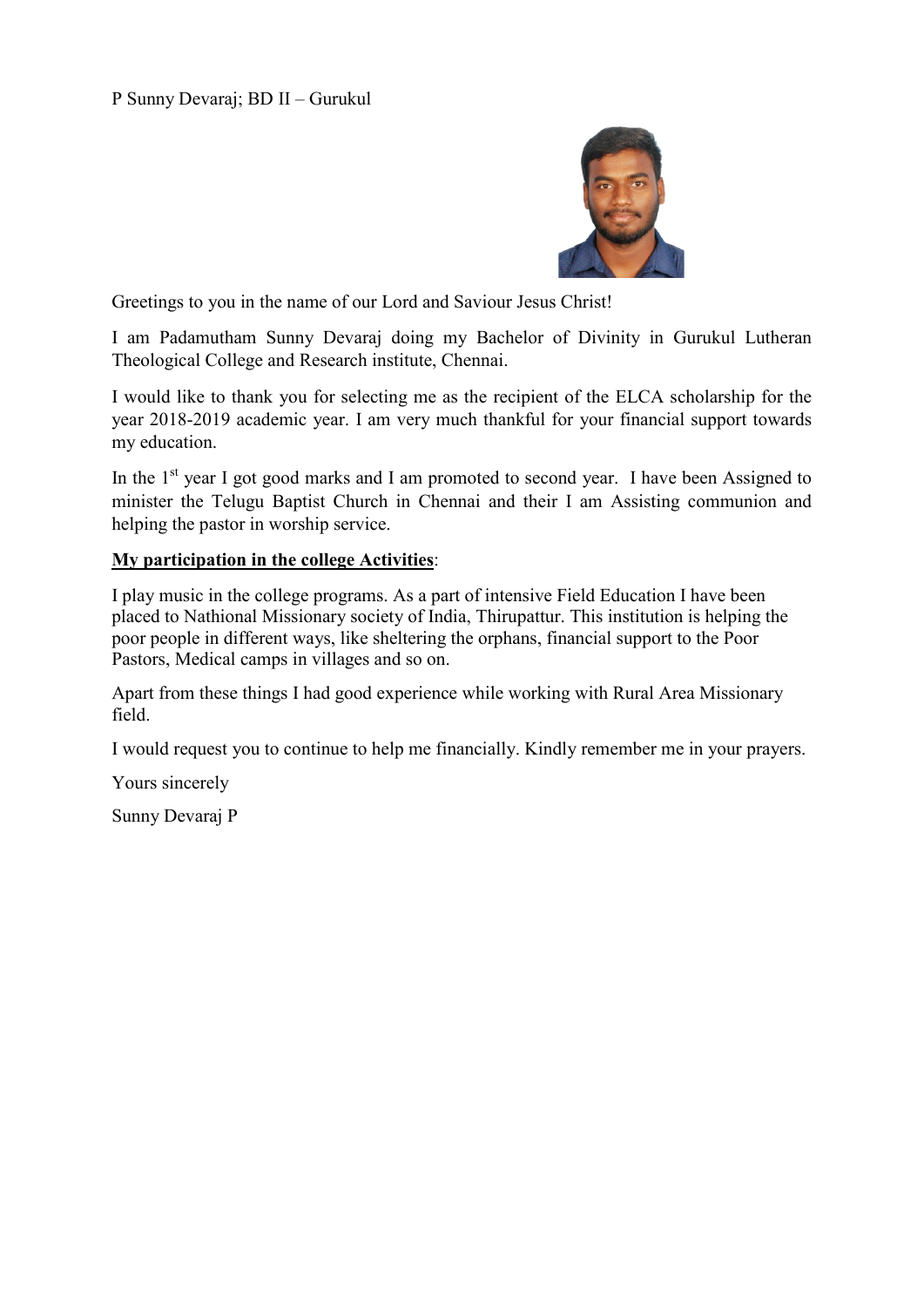# **T Chandra Sekhar; BD I - Gurukul**



Dear Madame/Sir,

Warm greetings in Christ,

I am T. Chandra Sekhar born and brought up in a small village called Nallavenganapalli, Vedurukuppammandal, Chittoor district, Andrapradesh. Right from my childhood I had great desire to serve the Lord Almighty. I am fully convinced and felt that God called me for God's service. My strong desire is to rightly interpret the word of God. That desire made me to join in Gurukul Lutheran theological College.

My parents are not in a position to support me to do theological studies. They are daily wage earners. I would request you to kindly help me financially to continue my studies. I wish and pray God that the time I will spend in this college will help me to learn and unlearn things for the betterment of my spiritual and personal life. I thank you for helping me financially. I will do my best for the expansion of the Kingdom of God.

Your kind support and prayers will always help me to move forward. My wife is a home maker and I have two school going children. Please kindly provide me scholarship to continue my studies.

Thank you.

T Chandra Sekhar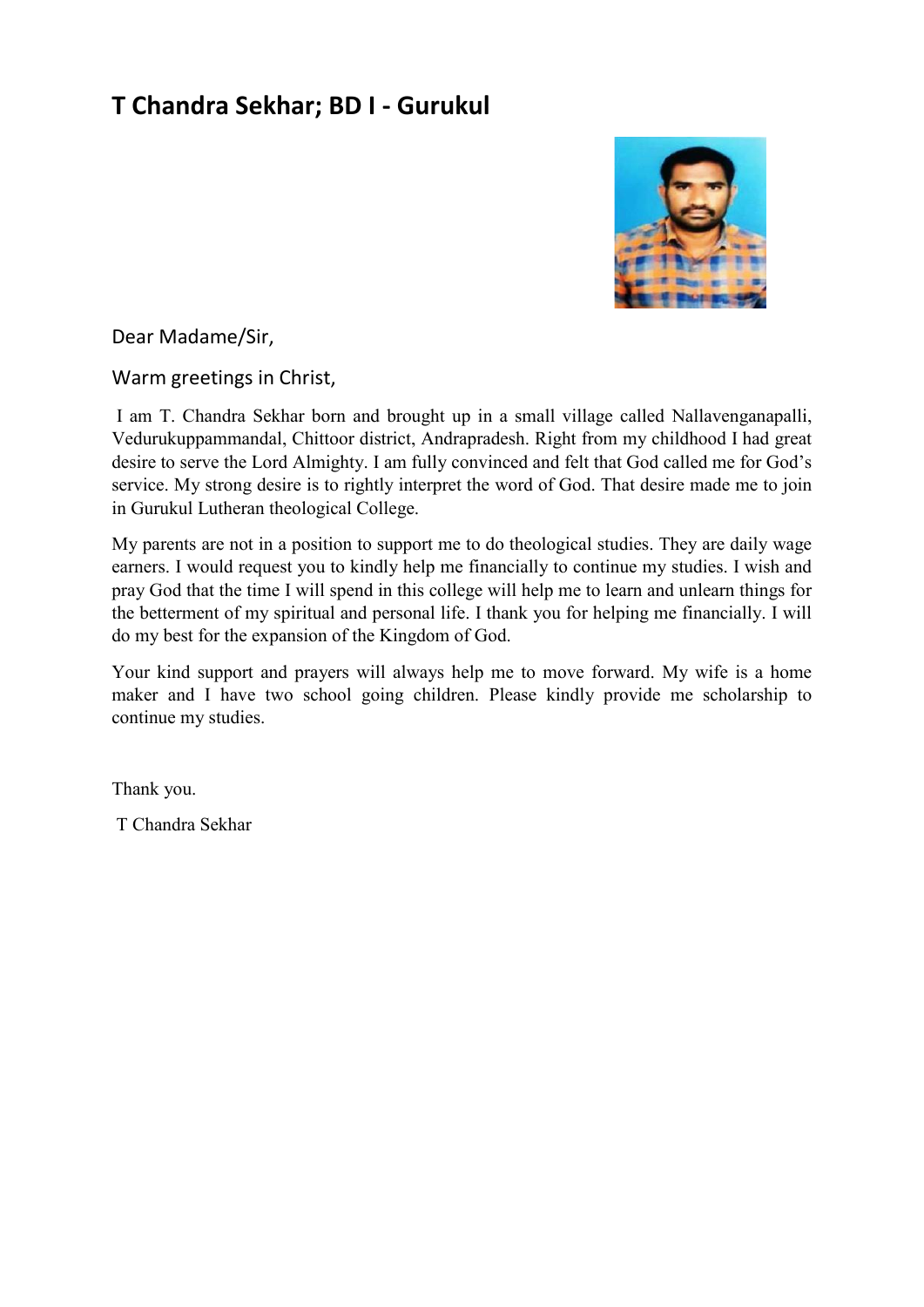## P A Deepak – BD II - ACTC



Dear Madame/sir,

Greetings to you all in name of the Lord and our Savior Jesus Christ!

I am so grateful for your financial and prayer support during the last academic year. We have done our six weeks practical ministry at KALATHURU parish. it was a learning experience. I am progressing academically also. I am involved in the weekend ministries, college extracurricular activities actively. We thank you for your love and support. We request you to continue to provide scholarship for me so that I can complete my studies without financial struggles.

Thanking you

Kind regards,

P A Deepak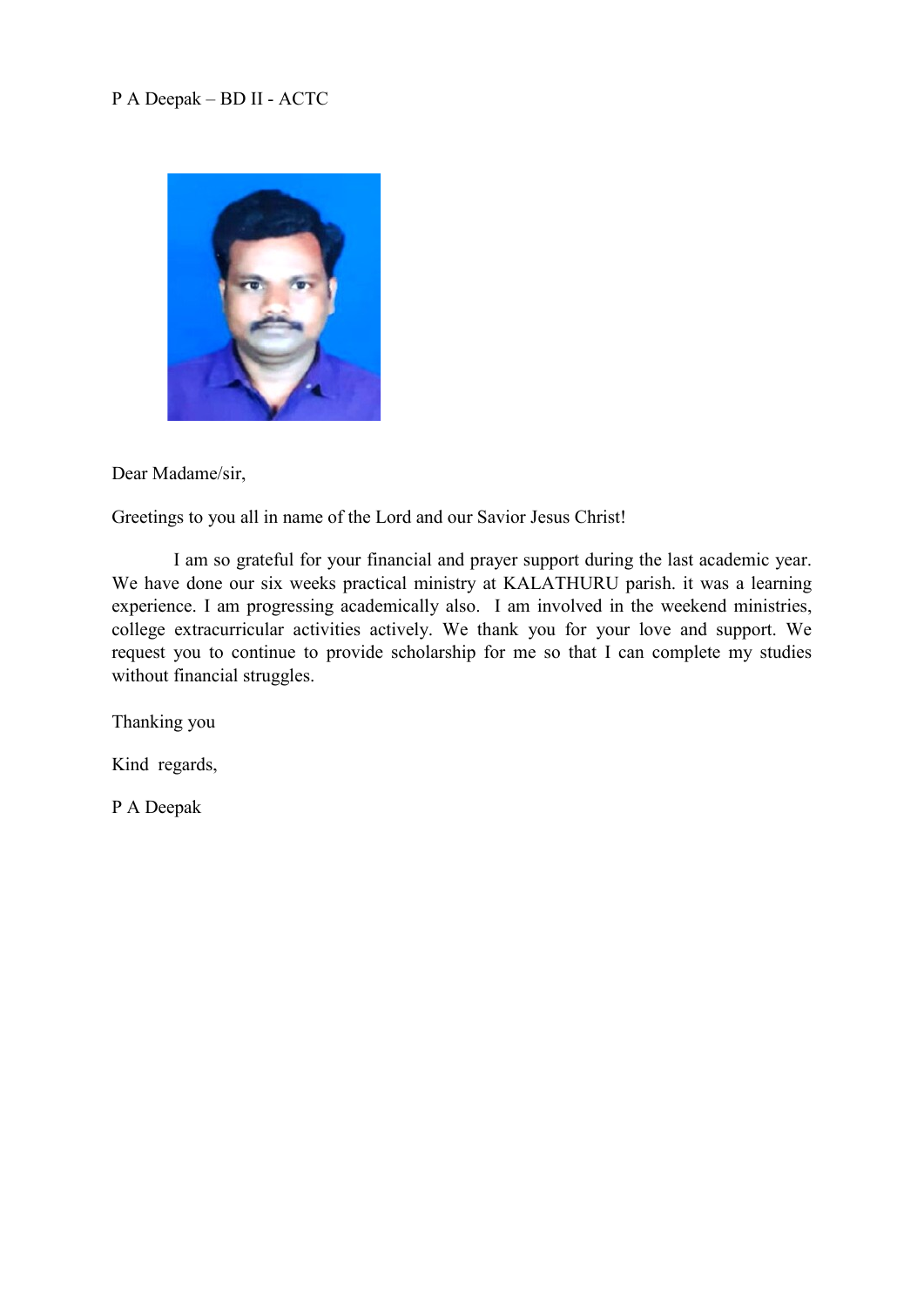M Hemakumar: BD II – ACTC



Dear Madame/Sir,

Greetings in the name of our Lord Jesus Christ!

My name is M.Hemakumar. I have successfully completed B D first year. I am thankful to you for your prayers and scholarship that you have provided to me.

I did my practical work at St Luke's Lutheran Church SALC -Krishnasamudhram parish. Puttur, Chittoor Dt AP,India. I am actively participating in all college programs. I will be able to make transformation through my learning in my ministry. l request you to help me till I complete my studies. I could not afford to pay the fees as we are economically poor. There is no one to sponsor for my studies. My parents are no more. My wife is looking after my two children by her daily wages work in my village.

So I request you to kindly help me to continue my studies.

Your's sincerely M.Hemakumar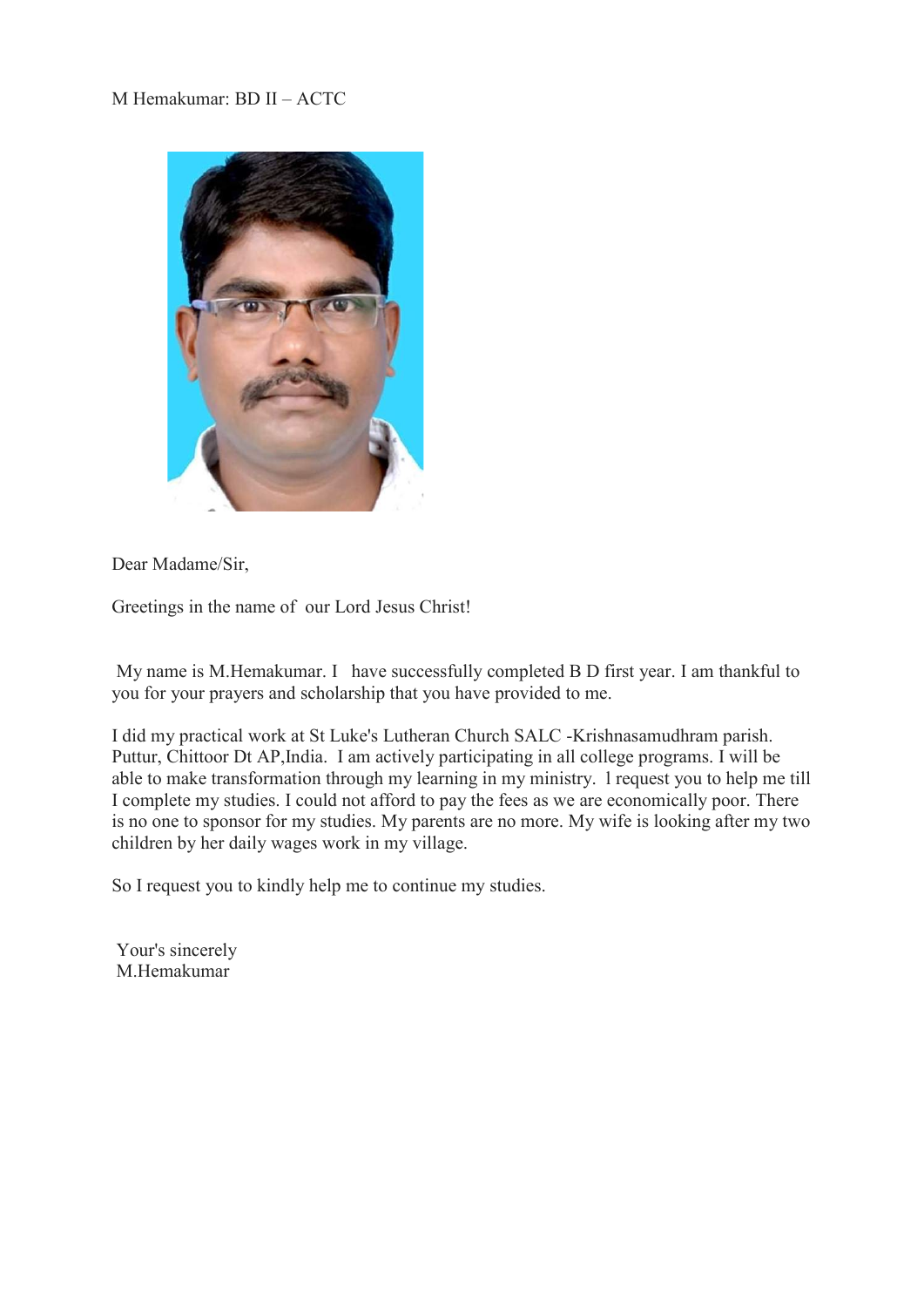P K Ravikumar - BD II – ACTC



Dear Madame/Sir,

Warm greetings in Jesus blessed name

I am Pasala Ravi Kumar studying B.D. In A.C.T.C, Hyderabad. I am married and had three children. All of them are doing their studies.

#### My Testimony

I am grateful to God for I am a Christian from my foreparents. From my childhood I was serving God in our church with my aunt Rukmani. I was encouraged by many pastors to do ministry. But due to my economical status, I decided to work in a secular field and earn money to take care of my family. But, a pastor from Kerala prayed for me and prophesied that I will become the minister of God because it is the will of God. So, God's amazing grace led me to be a part of God's ministry. Now I am in B D II.

I request you to kindly help me. I will be grateful to you for your help and support and prayers.

Thanking you Your obediently Pasala Ravi Kumar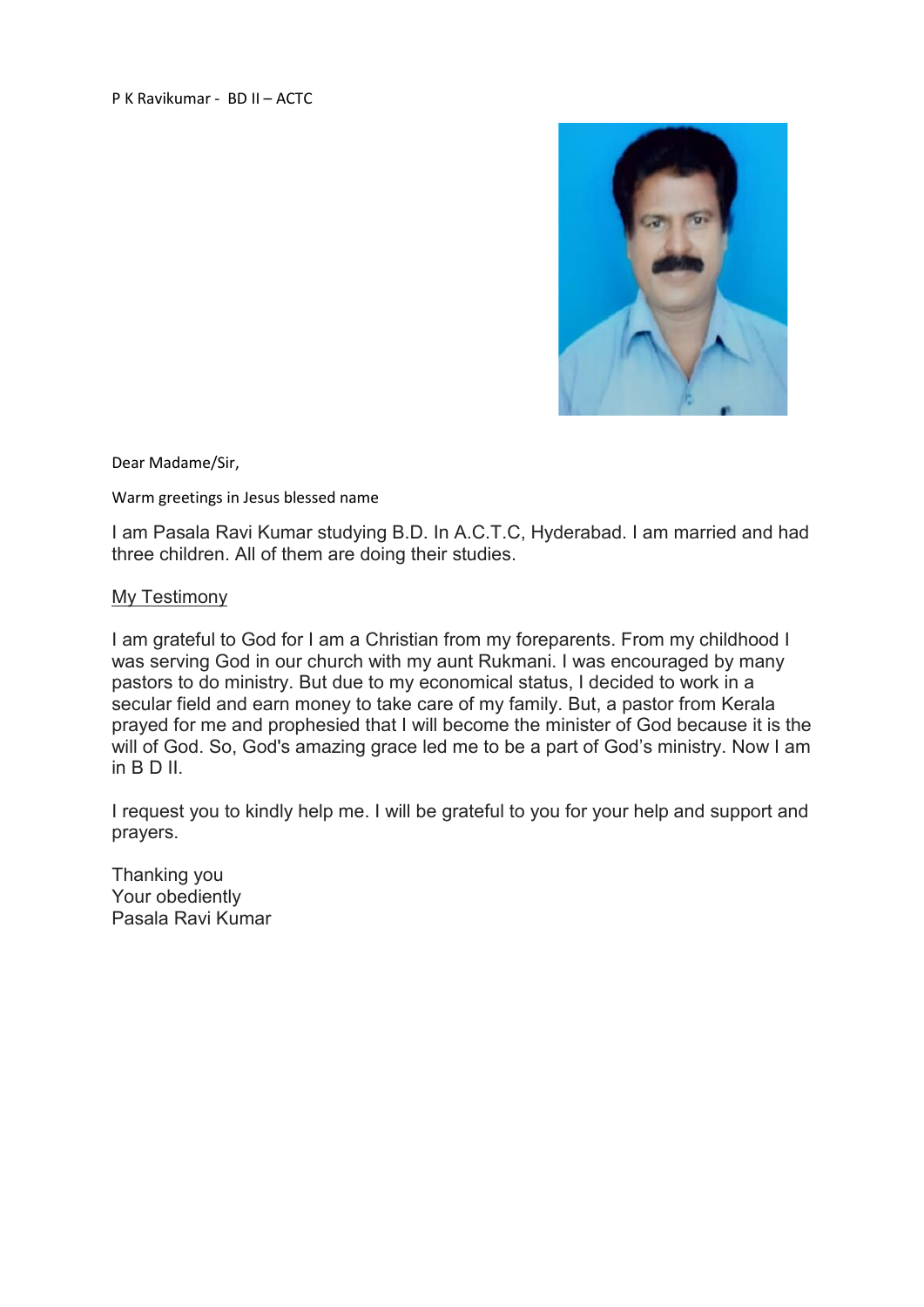## V. Akhil; BD III-ACTC



Dear Madame/Sir,

Warm Greetings in Christ!

By the grace of God and with your support, I have completed successfully my second year BD and now I am in the  $3^{rd}$  year.. I would like to first of all thank you from the bottom of my heart for your contribution towards my theological studies. Now I am under 6 months field work. I am learning various things related to ministry. In the College I participate in all the ministerial and extracurricular activities.

I am progressing academically and in the ministerial formation. I would like to thank you once again for the scholarship.

I would request you to continue to help me so that I would complete my studies without any hurdles.

Warm Regards

Yours sincerely

V. Akhil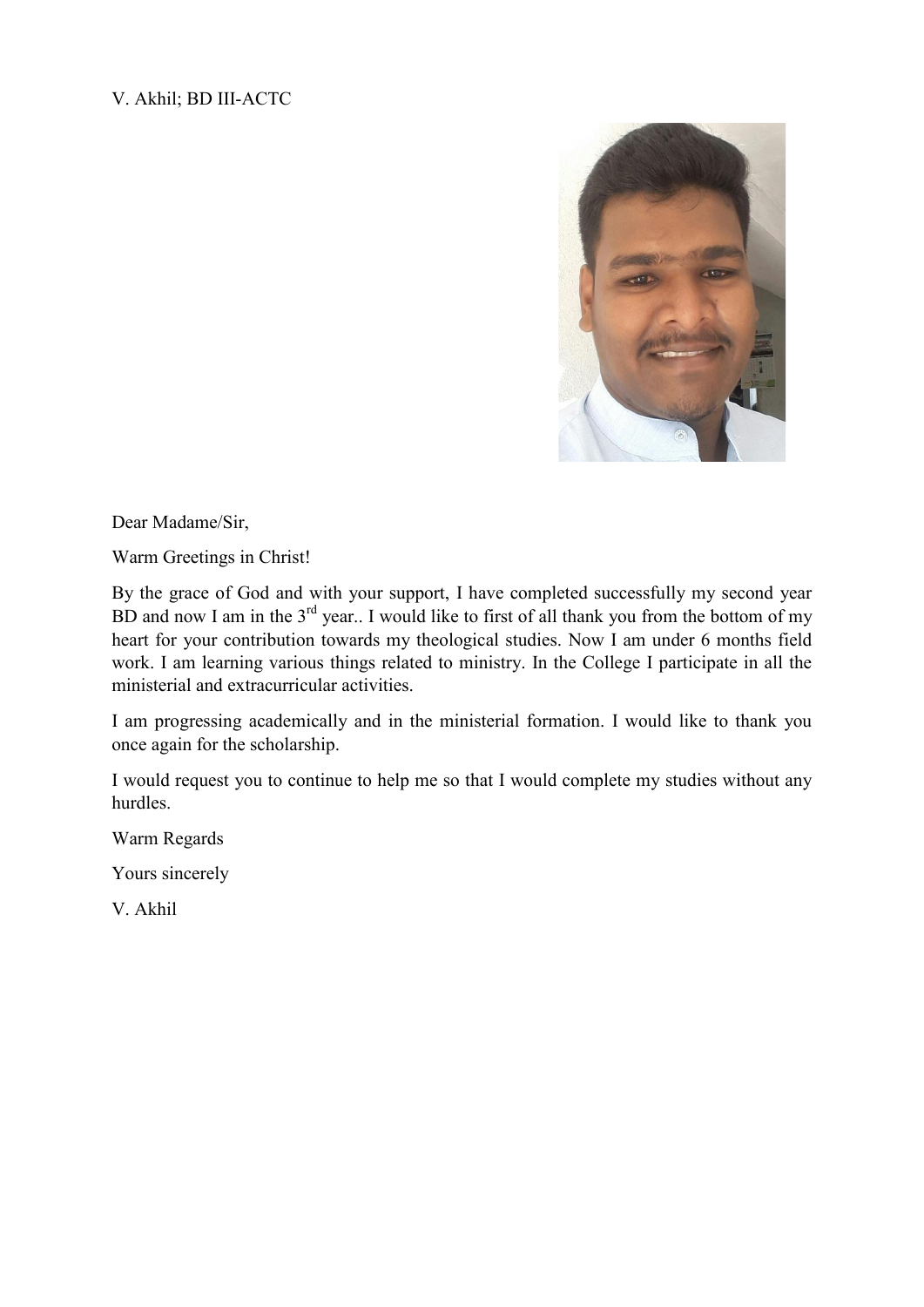### **K Chatarji: BD I**



Dear Madame/sir,

Greetings to the name of Lord Jesus Christ!

My name is K Chatarji joined BD this year in ACTC, Hyderabad. My father is K Rajandran who is a former and my mother is K Nagarani. I am married and I have two sons. I have decided to do ministry because of the vow I took when my second son Abel was about to die in the hospital. I prayed to God to save his life. I vowed to God, " if my son is saved, I will commit myself to the ministry." God has saved my son's life and as I promised, I have decided to do ministry. So I joined ACTC.

As my parents are formers, they earn hardly for their living. My wife Divya is a home maker. It is difficult for them to support me. As a student I cannot do any work to earn money. Therefore I request you to kindly accept my application and provide me financial support to continue my studies.

Thanking you

Yours sincerely K Chatarji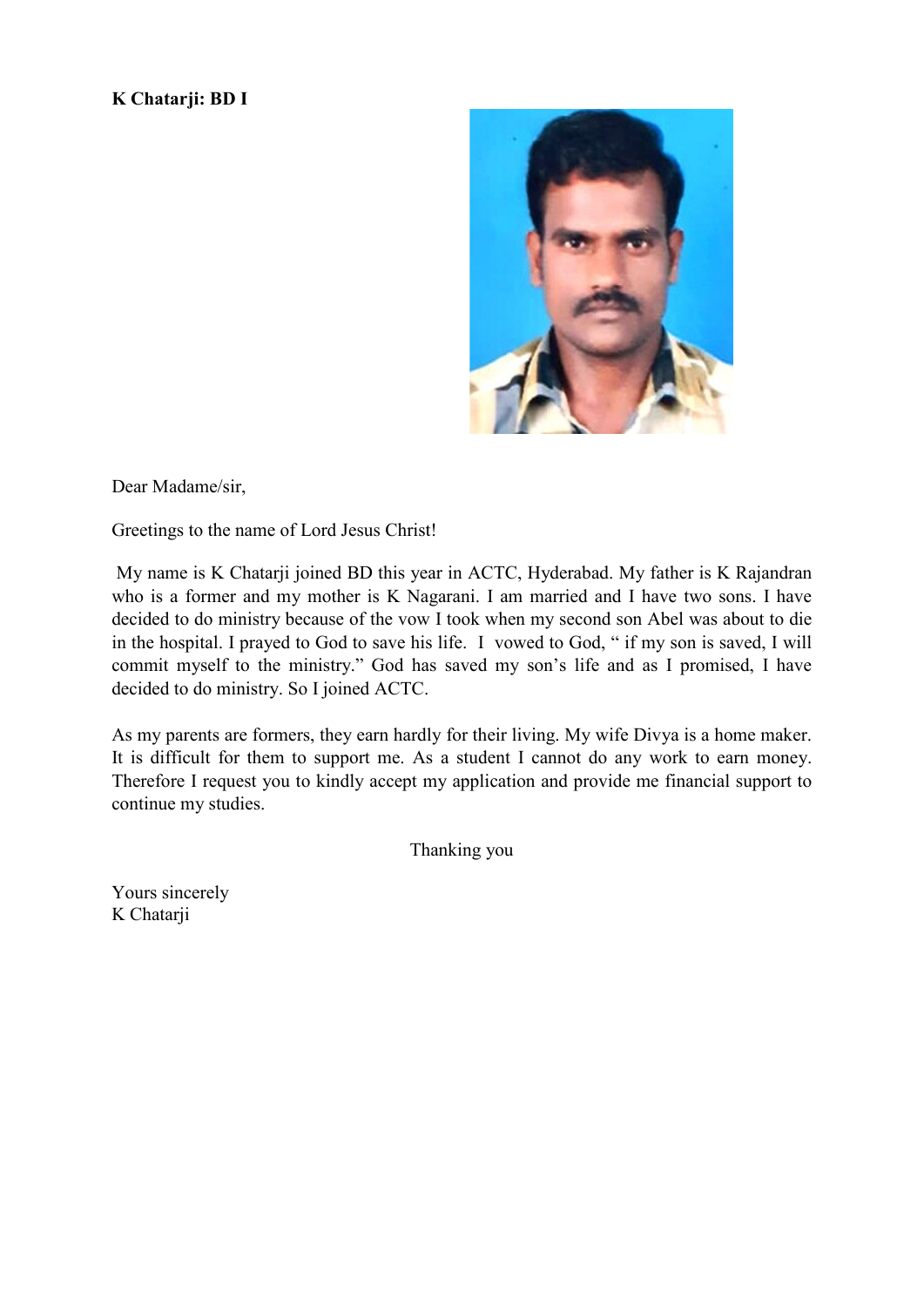

Greetings to in the name of our Lord and saviour Jesus Christ!

I am R.S Deepak babu, doing final year BD in Gurukul Lutheran Theological College and Research Institute, Chennai, India. I am so glad and honoured to share about my progress report. First of all I would like to thank ELCA and North Eastern Minnesota Synod, ELCA for offering me scholarship to continue my BD studies.

Now I have completed three years of my theological journey successfully by the grace of God and through your constant support and prayers. The three years of my theological journey has helped me to grow deep in the word of God and also to understand various theologies. Also this education has enabled me to mature in interfaith relationship and dialogue.

I am happy to inform you that I have been elected as the General secretary of the student body and also as the Convener for the sports committee for this academic year. Please continue to pray for me so that I will be able to perform my duties faithfully besides learning theological insights.

All these would not have been possible without your generous support and prayers. Once again I express my sincere thanks for all your help and continue to remember me in your prayers.

Sincerely Yours

Deepak Babu